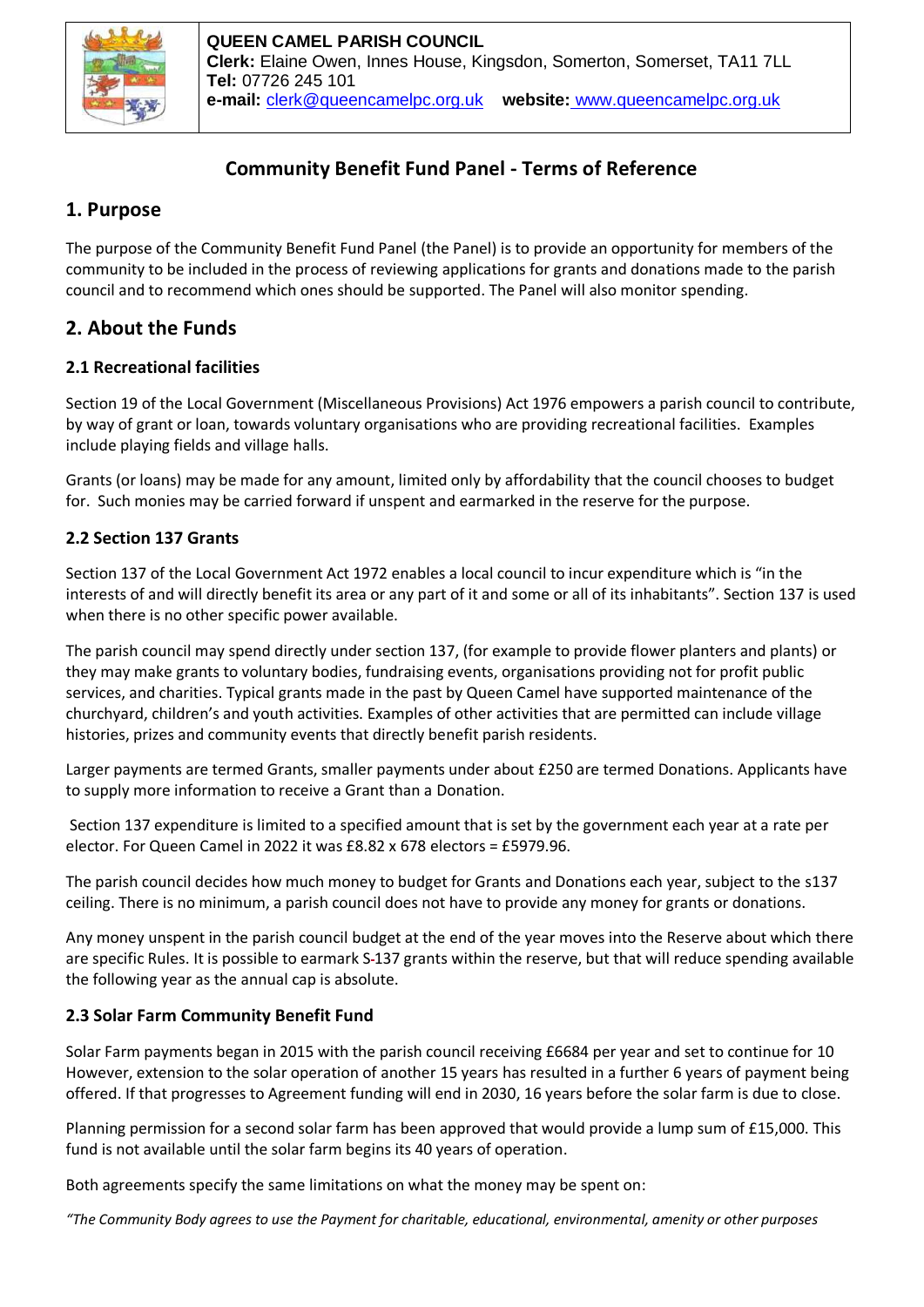*within the areas of the Community. Wherever possible, the Payment shall be applied towards the promotion of sustainable energy and uses. For the avoidance of doubt, the Payment shall not be used for political, religious, entertainment or hospitality purposes, or for any purpose adverse to the Operator's interest in the scheme."*

# **3. Panel Governance**

### **3.1 Membership**

3.1.1 The Panel will consist of 7 members, two of whom will be parish councilors nominated by the Council at the Council's Annual Meeting each year. Non-Council members are selected by the Parish Council from applicants who volunteer following publicity when there is a vacancy.

3.1.2 The Chairman is elected annually from the Panel Members. The existing Chairman may be selected again, but must stand down for at least a year after three years in post.

3.1.3 The Panel may elect a Vice Chairman from within its membership who shall preside if the Chairman is not present. Otherwise members shall elect a Chairman for the meeting from those present.

3.1.4 Members of the Panel shall be sought from volunteers in the village, and shall serve on the Panel for no more than 3 years. At the end of 3 years members must stand down, but may be re-elected in open competition with other applicants.

3.1.5 The Parish Council will seek to ensure that the Panel is representative of the community. Where there is a choice between candidates, those who will better balance the diversity of the Panel may be preferred. Under 18s may be elected to the Panel. No seats are reserved for specific organisations and Panel members are expected to act in good faith for the interests of the whole community.

3.1.6 The Panel will be guided by the parish council Code of Conduct.

### **3.2 Meetings**

3.2.1 Meetings will normally be bi-monthly in May, July, September, November, January and March, but will be flexible if required.

3.2.2 The Panel will be supported by the Parish Clerk and meetings will be run in accordance with the Standing Orders. There will be an opportunity for the public to speak at the start of meetings.

3.2.3 Panel Members must consider whether they need to declare an interest in any application on the Agenda. The clerk will advise what impact that might have on their participation. For example a Member of the Village Hall Committee may debate an application from the village hall for funds, but may not vote.

3.2.4 To assist large projects, the Panel may set up a sub group with at least one Panel member and those making or supporting a project proposal. Sub groups report only to the Panel, and do not commit the Panel to any particular course of action or recommendation. A sub group does not have to meet in public.

### **3.3 Decisions at meetings**

3.3.1 The Clerk will invite applicants to attend the Panel meetings to present their application in person. Limits may be set by the Panel on the number of people who can represent the application and how long they may speak for. The Panel may ask questions or request that further information is supplied.

3.3.2 To aid consistent decision making the Panel will use a marking grid to assess the projects.

3.3.3 Panel recommendations require a majority vote in favour. If the Panel are less than unanimous, the record will show the numerical voting split, but will not record how individual panel members voted. The chair will have the casting vote.